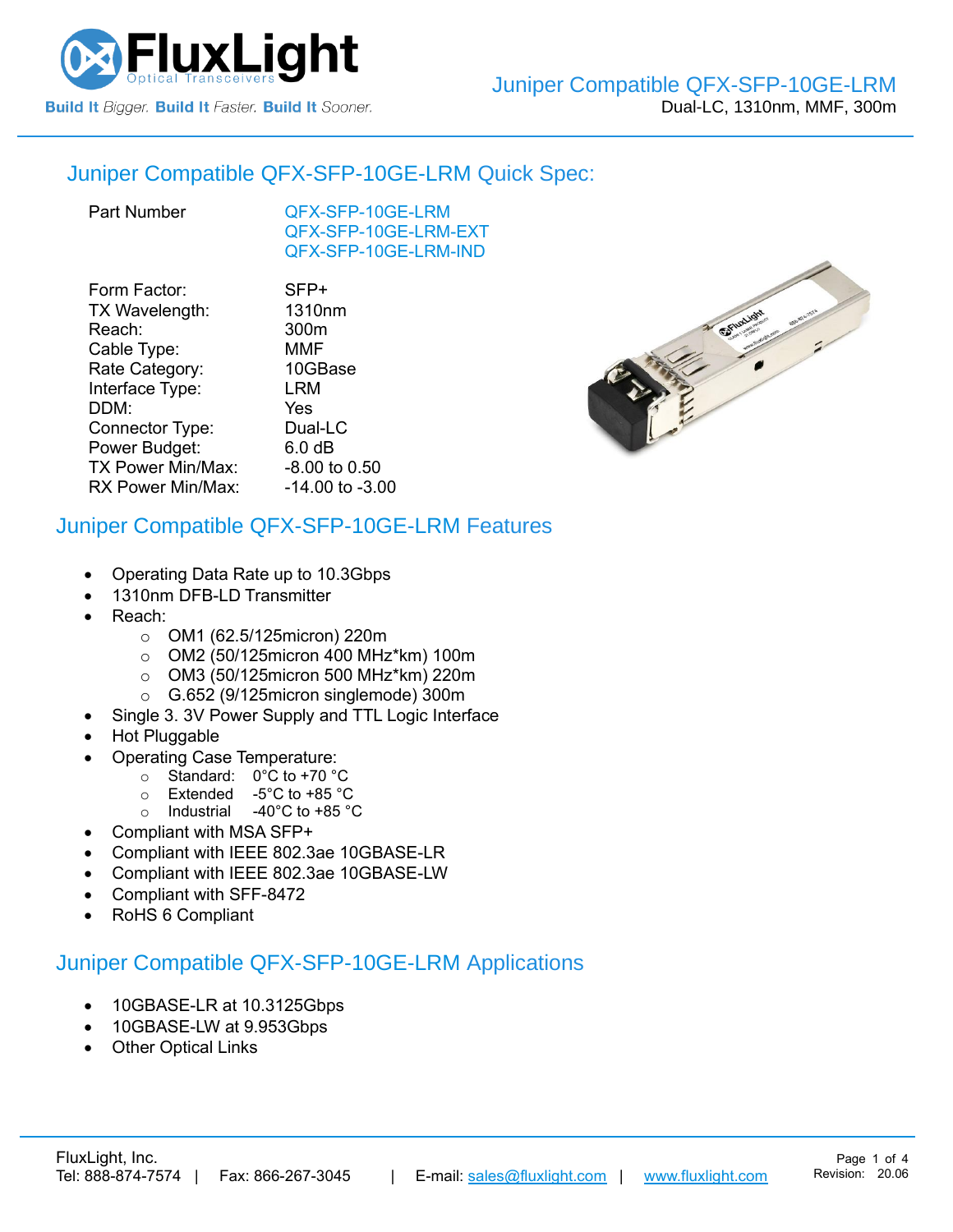

# Juniper Compatible [QFX-SFP-10GE-LRM](https://www.fluxlight.com/QFX-SFP-10ge-lrm/) Specification

# Electrical Characteristics (Condition: Ta=TOP)

| <b>Parameter</b>                  | <b>Symbol</b> | Min.        | <b>Typ</b> | Max.      | <b>Unit</b> | <b>Notes</b>                          |
|-----------------------------------|---------------|-------------|------------|-----------|-------------|---------------------------------------|
| CML Inputs(Differential)          | Vin           | 150         |            | 1200      | $mV$ p-p    | AC coupled inputs                     |
| <b>Supply Current</b>             | ICC           |             |            | 300       | mA          |                                       |
| Input Impedance (Differential)    | Zin           | 85          | 100        | 115       | ohm         | $\text{Rin} > 100 \text{ kohm } @$ DC |
| Tx Disable Input Voltage - Low    | VIL.          | $\mathbf 0$ |            | 0.8       | $\vee$      |                                       |
| Tx Disable Input Voltage - High   | <b>VIH</b>    | 2.0         |            | 3.45      | V           |                                       |
| Tx_Fault Output Voltage - Low     | <b>VOL</b>    | $\mathbf 0$ |            | 0.5       | V           |                                       |
| Tx Fault Output Voltage - High    | <b>VOH</b>    | 2.0         |            | $Vcc+0.3$ | V           |                                       |
| <b>CML Outputs (Differential)</b> | Vout          | 350         |            | 700       | mV pp       | AC coupled outputs                    |
| Output Impedance (Differential)   | Zout          | 85          | 100        | 115       | ohms        |                                       |
| Rx LOS Output Voltage-Low         | <b>VOL</b>    | 0           |            | 0.5       | $\vee$      |                                       |
| Rx LOS Output Voltage- High       | <b>VOH</b>    | 2.5         |            |           | $\vee$      |                                       |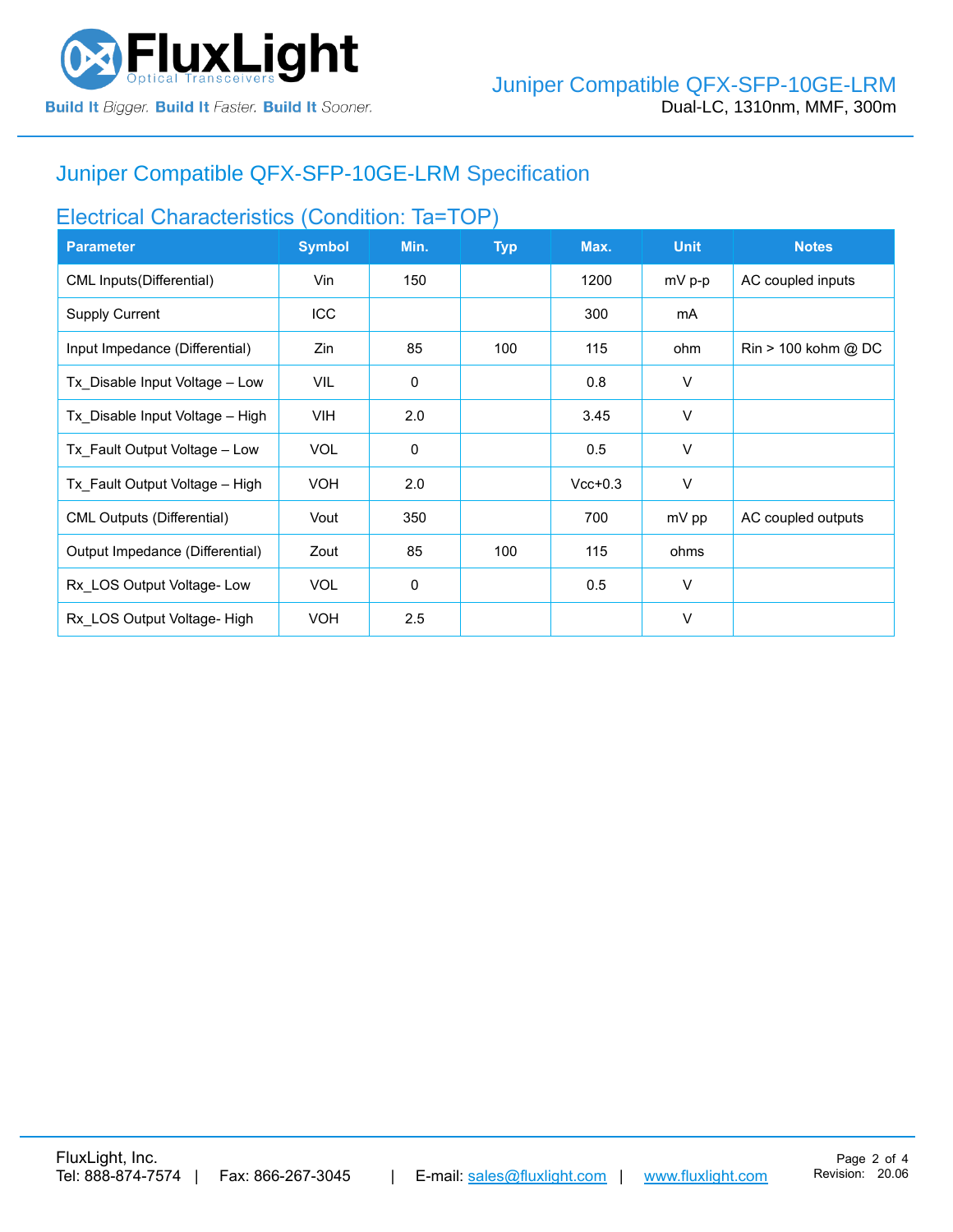

# Optical Characteristics (Condition: Ta=TOP)

| <b>TX</b>                            |                |                     |                          |                          |                          |              |  |
|--------------------------------------|----------------|---------------------|--------------------------|--------------------------|--------------------------|--------------|--|
| <b>Parameter</b>                     |                | <b>Symbol</b>       | <b>Min</b>               | <b>Typ</b>               | <b>Max</b>               | <b>Unit</b>  |  |
| Data Rate                            |                |                     | $\overline{\phantom{a}}$ | 10.3                     | $\blacksquare$           | Gb/s         |  |
| 9µm Core Diameter SMF                |                |                     |                          | 10                       |                          | Km           |  |
| Centre wavelength                    |                | λс                  | 1270                     | 1310                     | 1355                     | nm           |  |
| Output Spectral Width(-20dB)         |                | $\triangle \lambda$ | $\overline{\phantom{a}}$ | $\overline{\phantom{a}}$ | 1                        | nm           |  |
| Average Output Power                 |                | $P_{\text{out}}$    | -8                       | $\overline{\phantom{a}}$ | $+0.5$                   | dBm          |  |
| <b>Extinction Ratio</b>              |                | ER                  | 3.5                      | $\overline{\phantom{a}}$ | $\overline{\phantom{0}}$ | dB           |  |
| Average Power of OFF Transmitter     |                |                     |                          |                          | $-30$                    | dBm          |  |
| Side Mode Suppression Ratio          |                | <b>SMSR</b>         | 30                       |                          |                          | dB           |  |
| Input Differential Impedance         |                | Zin                 | 90                       | 100                      | 110                      | Ω            |  |
| <b>TX Disable</b>                    | <b>Disable</b> |                     | 2.0                      |                          | $Vcc+0.3$                | $\vee$       |  |
|                                      | Enable         |                     | $\pmb{0}$                |                          | 0.8                      |              |  |
| <b>TX Fault</b>                      | Fault          |                     | 2.0                      |                          | $Vcc+0.3$                | $\sf V$      |  |
|                                      | Normal         |                     | 0                        |                          | 0.8                      |              |  |
| <b>TX Disable Assert Time</b>        |                | t_off               |                          |                          | 10                       | us           |  |
| <b>RX</b>                            |                |                     |                          |                          |                          |              |  |
| <b>Parameter</b>                     |                | <b>Symbol</b>       | Min                      | <b>Typ</b>               | <b>Max</b>               | <b>Unit</b>  |  |
| Center Wavelength                    |                | λс                  | 1260                     |                          | 1565                     | nm           |  |
| Receive Sensitivity                  |                | $P_{in}$            | $\blacksquare$           | $\overline{\phantom{a}}$ | $-14$                    | dBm          |  |
| Maximum Input Power                  |                | $P_{MAX}$           | $-3$                     | $\pmb{0}$                | $\overline{\phantom{0}}$ | dBm          |  |
| Signal Detect Threshold-Assertion:   |                | SD <sub>HIGH</sub>  | $\overline{\phantom{a}}$ | $\overline{\phantom{a}}$ | $-15$                    | dBm          |  |
| Signal Detect Threshold-Deassertion: |                | <b>SDLow</b>        | $-25$                    | $\overline{\phantom{0}}$ |                          | dBm          |  |
| <b>Output Differential Impedance</b> |                | Pin                 | 90                       | 100                      | 110                      | Ω            |  |
| Receiver Overload                    |                | Pmax                | 0.5                      |                          |                          | dBm          |  |
| <b>Optical Return Loss</b>           |                | ORL                 |                          |                          | $-12$                    | dB           |  |
| LOS                                  | High           | 2.0                 |                          |                          | $Vcc+0.3$                | $\mathsf{V}$ |  |
|                                      | Low            | $\pmb{0}$           |                          |                          | $0.8\,$                  |              |  |